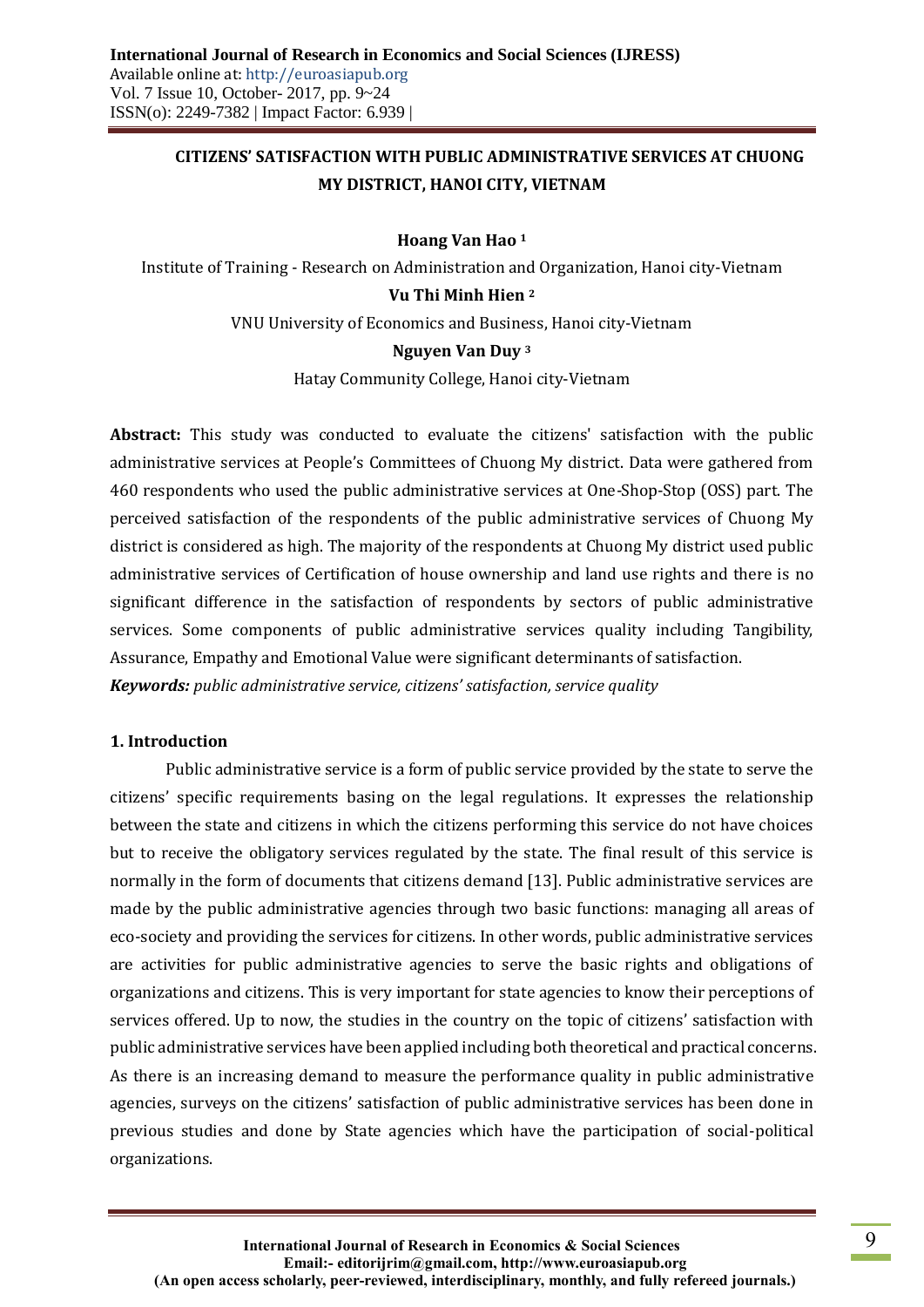#### **International Journal of Research in Economics and Social Sciences (IJRESS)** Vol. 7 Issue 10, October- 2017, ISSN(o): 2249-7382 | Impact Factor: 6.939

On December 28, 2012, Ministry of Home Affairs issued the Decision No. 1383/2012/QD-BNV approving the Theme, *"Building the method of measuring the satisfaction of citizens and organizations with the service of public administrative agencies".* The overall aim of the theme is to build up the measuring methods to evaluate the delivery quality of public administrative services at public administrative agencies objectively. Four factors to measure the citizens' satisfaction shown include: service access, administrative procedure, public servants' serve and work solving result of public administrative agency [14]. Thirteen elemental criteria of these four factors have been pointed out by the theme to be the bases of identifying the set of questions for sociological investigation suitable for the public administrative services, as well as identify the satisfaction index of the citizens and organizations on public administrative services provided by public administrative organizations (abbreviated as SIPAS).

The Ministry of Home Affairs, Central Committee of the Vietnam Fatherland Front (VFF) and the Central Office of the Veterans Association of Vietnam (VAVN) have together implemented the framework of the Collaborative Program in SIPAS 2015. Accordingly, the SIPAS identification will be jointly executed by the Ministry of Home Affairs, VFF Central Committee and the VAVN Central Office across six fields, of which three fields were vested in the district level, which were Identity card granting; Land use right certification and House building licensing, and the other three fields were vested in the communal level, which were Marriage certification, Birth certification and Notarization [28]. In the local and field scope; up to the December of 2016, there have been four ministries, fields and thirty-two provinces, cities belonging to the central authority which have actively carried out and claimed the results of measuring the organizations' and citizens' satisfaction. The results have also shown that many ministries, fields and region governments have had relatively equal according to the results of SIPAS 2015. However, the measurement results in 2016 have shown that the inequality in the solving quality as well as the serving of administrative agencies has still existed among regions.

Chuong My district is a North West district of Hanoi capital, with a population size of 330,000 citizens. Public administration reform over the past years have resulted in significant improvements and step-by-step change in the organization and operation of the public administration apparatus, which have promoted reform and renovation in every walk of life and significantly contributed to social - economic development. Innovating public administrative service delivery and improving quality service delivery in the public sector are extremely important. The evaluation of the quality of public services that government agencies provide is still an important concern. Thus, this paper assesses the quality of the public administrative services, emotion and level of satisfaction of citizens with these services at Chuong My district, Hanoi city is deemed necessary. In this study, the authors considered satisfaction as a part of overall citizens' attitudes towards the public administrative service provider that makes up a number of measures. In this way, service quality could be assessed and thereby evaluating customer satisfaction. This study will examine the factors affecting the citizens' satisfaction with public administrative services. The time, procedure and complication level of public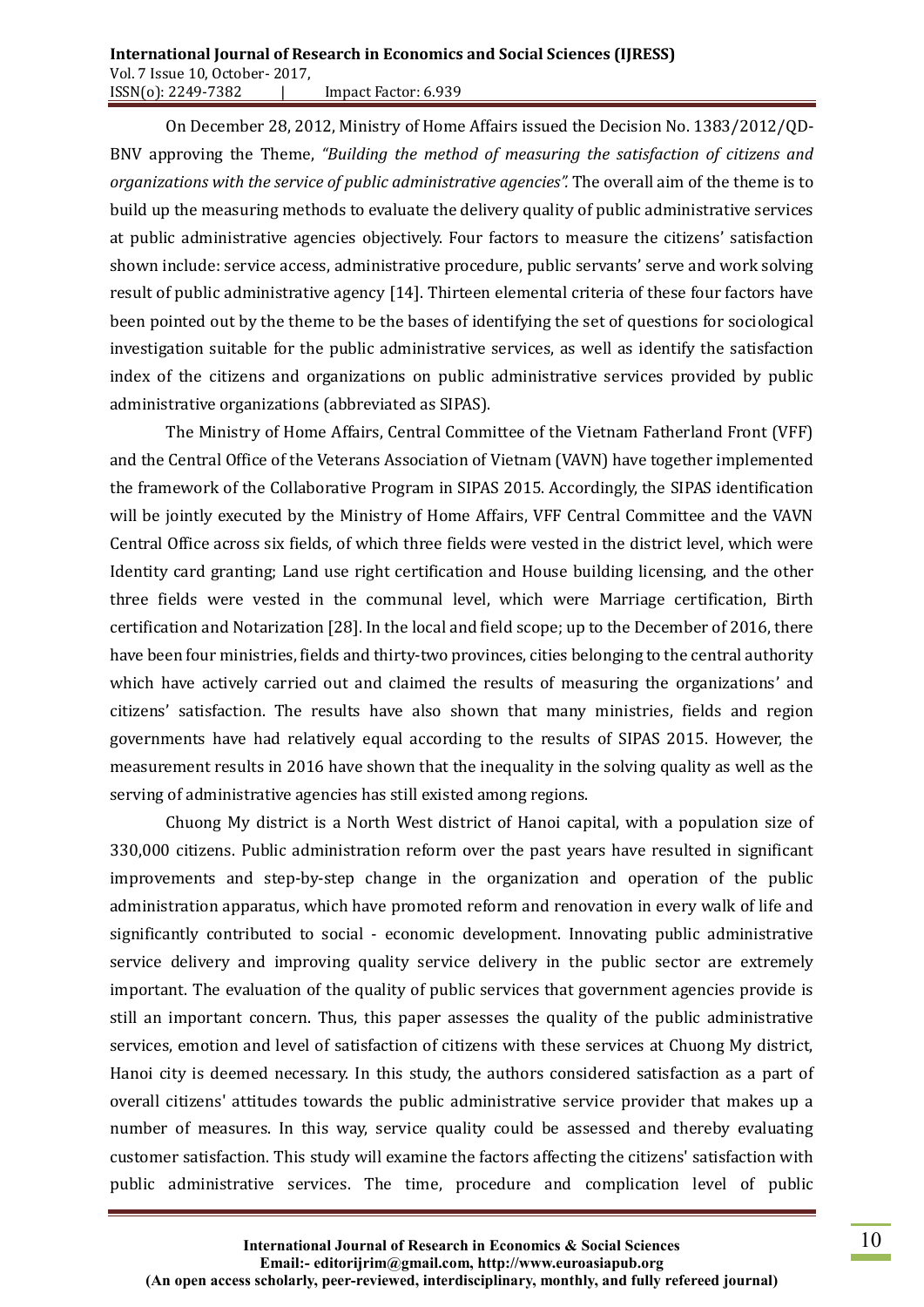administrative services at district level are different. The field relating to the issue of land using rights and house ownership certificates are more complicated than others. Therefore, this study will also examine the differences in the citizens' satisfaction according to sectors of public administrative services at the People's Committee of Chuong My district.

### **2. Literature review and hypotheses**

Citizen satisfaction with public services has arisen as a focus of research and as a major subject of governmental interest in recent years (Callahan & Gilbert, 2005; Roch & Poister, 2006; Van Ryzin, 2004, 2006; Van Ryzin, Immerwahr, & Altman, 2008; James, 2009; Morgeson, 2011; Jianchuan Zhang, 2013) [3; 11; 12; 15; 23; 29-31], corresponding roughly to the increased focus on government providing "citizen-centric" public services. These studies have been heavily based on some well-developed models or frameworks in the precedent marketing research (Parasuraman et al., 1988; Westbrook & Reilly, 1983; Anderson & Sullivan, 1993; Johnson et al., 1996) [1; 20; 33]. Since customer satisfaction with private goods and services was the dominant concept in marketing research, it was not surprising to some degree that most of the public service studies tended to equate citizens with customers or used them interchangeably. In fact, equating citizens in the public sphere with customers in the marketplace had even deeper intellectual roots in the contemporary public administration or public management thinking. The customer-citizens divergence also made a difference in terms of the satisfaction measurement. With public administrative services, citizens are interested in the process of delivery, the documents required when taking part in the process of settlement and how they waited for settling. However, the study of citizen satisfaction with public administrative services could learn from the theoretical models that have been developed in the market research [8].

Customer satisfaction is a general concept of expressing satisfaction when consuming a service, and when regarding the service quality, it means the specific elements of service [35]. Service quality can have an influence on the level of customer satisfaction [18]. It means that service quality is identified by many different factors and is a part of factors determining satisfaction. Therefore, to improve the customer satisfaction, the service supplier has to enhance the service quality. In other words, service quality and customer satisfaction have a close correlative relation, in which service quality is first created and then determining customer satisfaction. The cause - effect relation between these two factors is the main issue in most of the researches on the customer satisfaction. Besides, according to Bachelet, the customer satisfaction is an emotional reaction of customers to their experience of a service or product [2].

Defining an evaluation standard independent of any specific service context has resulted in several methodologies. A vast array of literature provides insight to the service quality evaluation methodologies typically used in practice. Several models have been developed, and it seems that no one model has been adjudged superior and applicability is determined after final data analysis. Of the models most recommended, a process of analyses and elimination was duly followed and resulted in a choice between the SERVQUAL (Parasuraman et al., 1988) and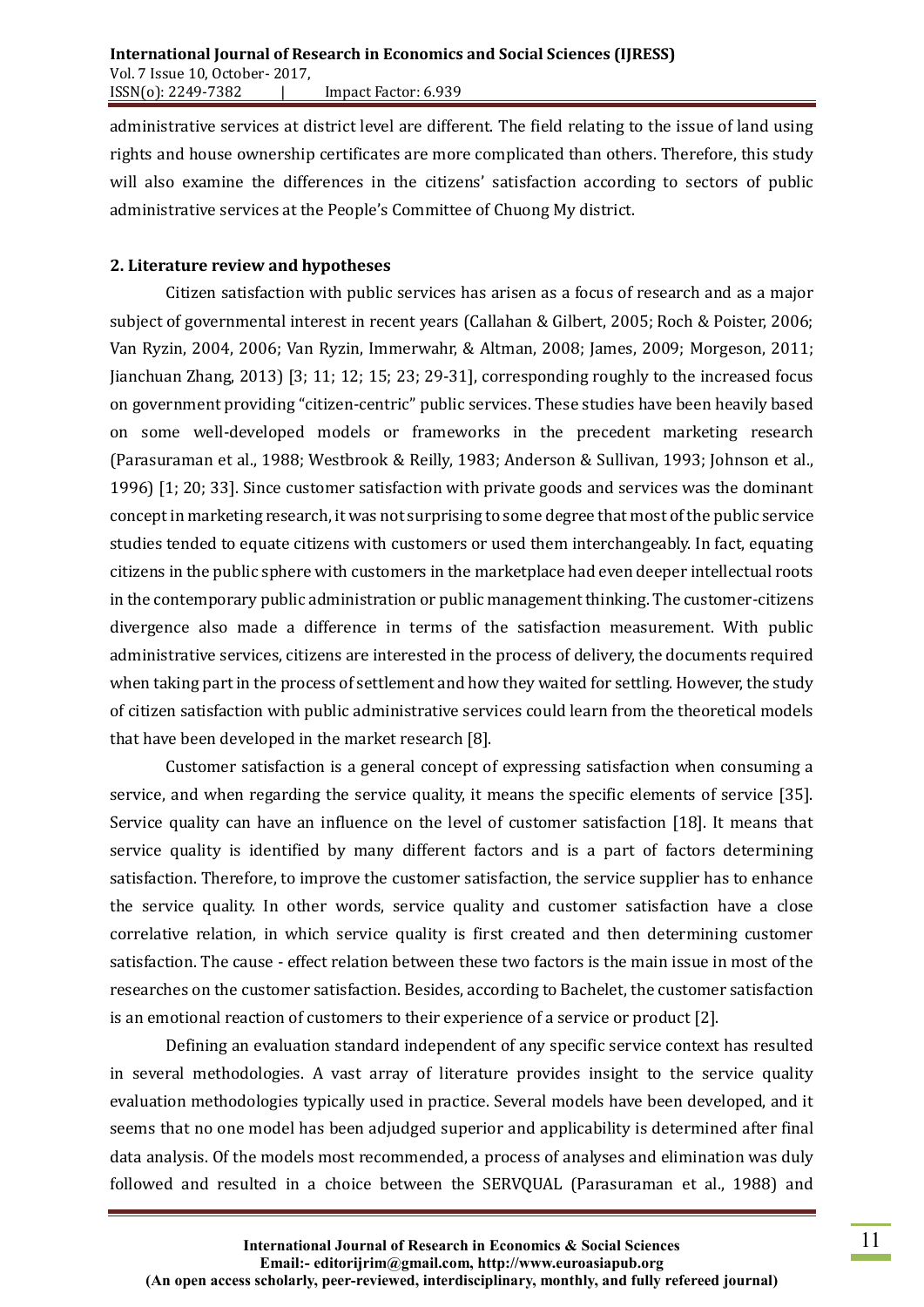SERVPERF (Cronin & Taylor, 1992) models.

The concept of SERVQUAL model is generally based on gap theory of Parasuraman, Zeithaml and Berry (1985), which suggests that the difference between customers assessment of the actual performance of a specific firm within a general class of service providers and their expectation about the performance of that class (P-E gap) drives the perception of service quality [19]. In 1988, Parasuraman at al., [20] developed SERVQUAL instrument consists of 22 attributes, which can be classified into 5 dimensions: assurance, tangibility, reliability, responsiveness, and empathy. The bases was on capturing the gap between customers' expectations and experience which could be negative or positive if the expectation is higher than experience or expectation is less than or equal to experience, respectively. Cronin and Taylor (1992) after their research on SERVQUAL scale showed that it is better to discard E component and let P component alone be used. According to the authors, whenever a customer rates their satisfaction/dissatisfaction level (P), he or she implies a comparison with expectation of service attributes. As mentioned above, since the expectation component is discarded in SERVPERF model, the questionnaire includes 22 questions designed to capture the perception of customers about service attributes. It has half of the number of questions in the SERVQUAL model. That is, it only measures the perceived service process performance and disregards expected service process level. The performance-based scale developed (SERVPERF) is efficient in comparison with the SERVQUAL scale [4].

According to the theory and empirical results of the previous authors, the author hypothesizes service quality of public administrative services and citizens' satisfaction has relationship. The hypotheses compatible with five dimensions of public administrative service quality by SERVPERF model as follows: H1. There is a significant and positive relationship between Reliability and the citizens' satisfaction; H2. There is a significant and positive relationship between Tangibility and the citizens' satisfaction; H3. There is a significant and positive relationship between Responsiveness and the citizens' satisfaction; H4. There is a significant and positive relationship between Assurance and the citizens' satisfaction; H5. There is a significant and positive relationship between Empathy and the citizens' satisfaction

The general concept of perceived value that can be understood is that perceived value involves the relationship between customer and the product [9] which is strongly related to the utility or benefits the customer get in return for the money or any other cost they spend [34] including both cognitive and affective aspect [10]. Although value concept becomes an important one, a few empirical surveys to improve throughout knowledge of the perceived value is recommended. Especially, in public environment, there is no investigation about perceived value. Sweeney and Soutar (2001) and Sanchez et al. (2007) [24, 26] consider perceived value as a collection of functional, social and emotional parts. On the other hand, Gronroos (1997) [5] separate perceived value into two sections: emotional and cognitive. All of the mentioned researches consider emotional section as a single construct.

Jillian C. Sweeney and Geoffrey N. Soutar (2001) [26] described the development of a 19 item measure, PERVAL, that can be used to assess customers' perceptions of the value of a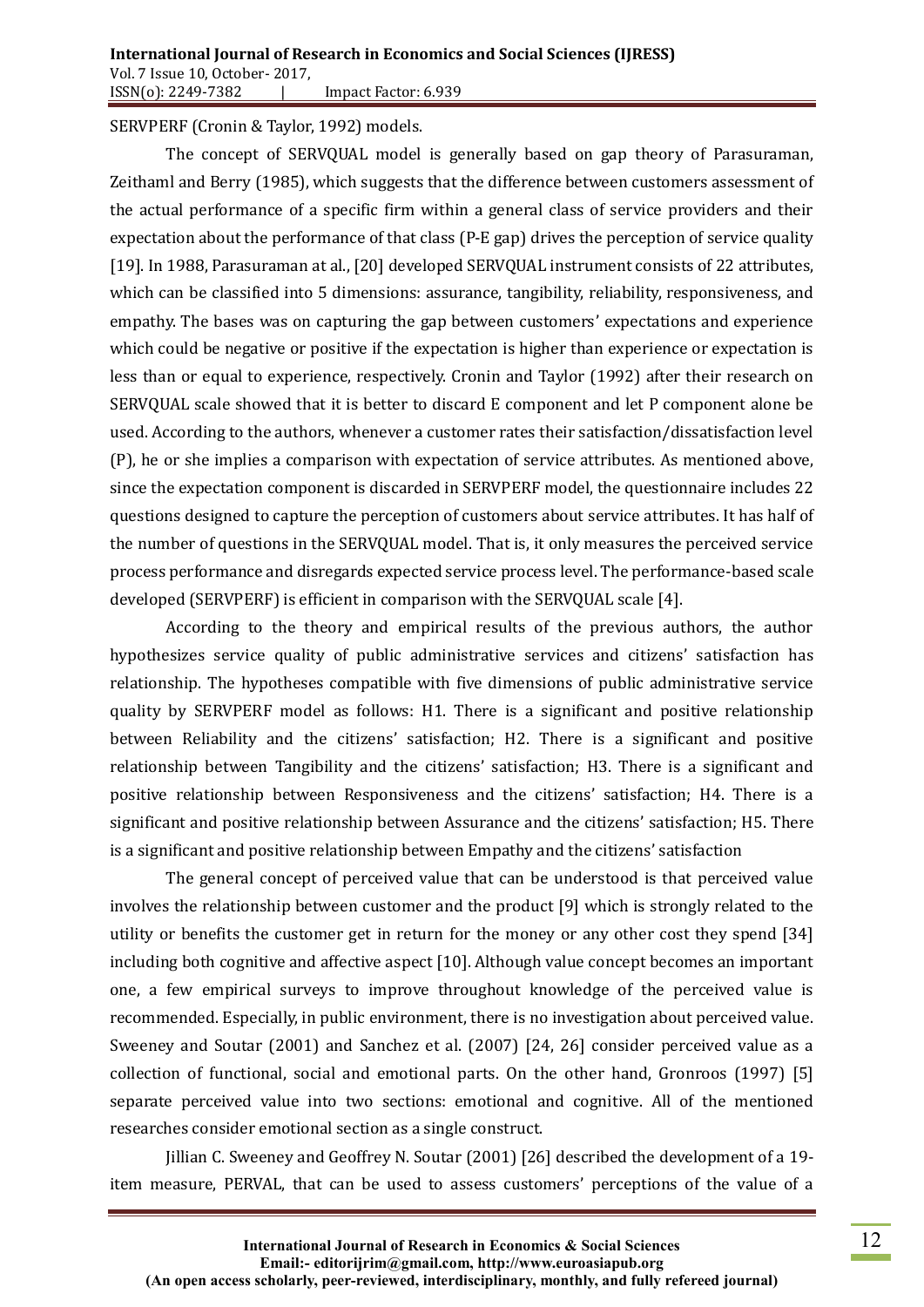consumer durable good at a brand level. All four value dimensions were found to help significantly in explaining attitudes and behavior. They are: emotional, social value, quality and price. The scales of their study were also tested in a postpurchase situation and found to be both reliable and valid in this context as well. The scale demonstrates that consumers assess products, not just in functional terms of expected performance, value for money and versatility; but also in terms of the enjoyment or pleasure derived from the product (emotional value). Additionally, the scale was found to be reliable and valid in a post purchase situation, as well as in a prepurchase situation. According to them, emotional is the utility derived from the feelings or affective states that a product generates. As presented above, the customer satisfaction is an emotional reaction of customers to their experience of a service. Therefore, the sixth hypothesis is developed as follows: H6. There is a significant and positive relationship between Emotional Value and the citizens' satisfaction. The research framework and initial hypotheses in this study are stated as finger 1.



**Figure 1. Research framework and hypotheses**

## **3. Methodology**

Quantitative analysis is the main method which was used to determine the factors related to citizens' satisfaction with public administrative services. The information was collected directly through the use of a survey instrument.

To collect the necessary data for this study, a survey instrument about quality of public administrative services, emotional value, citizens' satisfaction and general information of respondents was developed and used. In the questionnaire, the respondents answered questions about public administrative services and their emotions when they use public administrative services at People's Committee of Chuong My district. The study used the SERVPERF 5 dimensions (Tangibles, Reliability, Responsiveness, Assurance, and Empathy) which included 22 statements which measure service quality and 5 statements which measure emotional value (Emotion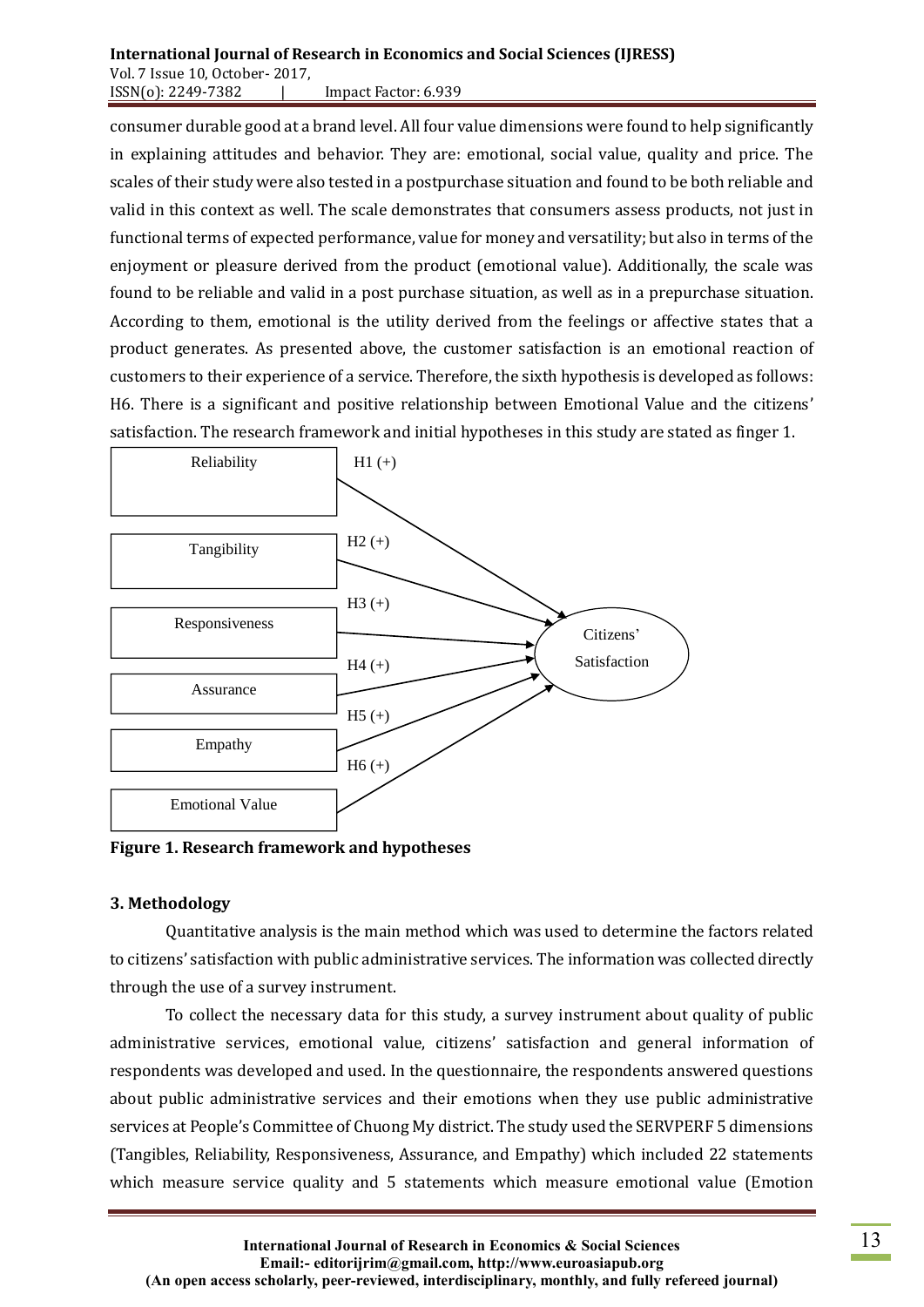Dimension of Jillian C. Sweeney and Geoffrey N. Soutar's Study). The questionnaire was designed to ensure sufficient content requirements but simple to fit with the level of citizens, organizations and administrative services in Chuong My district. The scales in the study were based on the theory and through qualitative research and were adjusted to suit with the context of the quality of public administrative services. The respondents were asked to respond to the different items on quality of public administrative services and their emotion using a five-point Likert scale, ie.:(1)  $=$  Strongly disagree,  $(2)$  = Disagree,  $(3)$  = Neutral,  $(4)$  = Agree,  $(5)$  = Strongly agree.

It also included questions on satisfaction which are also answerable using a five-point Likert scale:  $(1)$  = Highly dissatisfied,  $(2)$  = Dissatisfied,  $(3)$  = Neutral,  $(4)$  = Satisfied,  $(5)$  = Highly satisfied. There were three questions about satisfaction with public administrative services which the respondents expressed their perception (Table 1).

|                                                                            | You are satisfied with procedures of delivery public<br>administrative services |  |  |  |  |
|----------------------------------------------------------------------------|---------------------------------------------------------------------------------|--|--|--|--|
| <b>Citizens' Satisfaction</b><br>You are satisfied with the working method |                                                                                 |  |  |  |  |
| Overall, you are satisfied with the public administrative                  |                                                                                 |  |  |  |  |
|                                                                            | services                                                                        |  |  |  |  |

Table 1. Three Items of Citizens' Satisfaction

The author of this study conducted the survey among the citizens using the public administrative services at the main offices of the People's Committees of Chuong My district (OSS part). The respondents were selected randomly after they had completed their transactions at OSS part to answer the questionnaire (if they were willing to answer the questions). The questionnaire was directly delivered to the respondents and there was a area to implement this to maintain the privacy without the presence of public servants at Chuong My district. After all the filled up instruments had been gathered, the quality of the responses were evaluated. A total of 460 respondents were included in the final analysis.

Descriptive statistical analyses were used to describe the citizen-respondents in terms of their demographic characteristics; information related to using public administrative services. Besides, descriptive statistical analyses were useful to determine the citizens' satisfaction of the public administrative services at this district. One way analysis of variance (One-Way ANOVA test) were used to examine the differences in the citizens' satisfaction according to sectors of public administrative services. The quantitative method used is the confirmatory factor analysis (CFA), Structural equation modelling (SEM) evaluates observed variables and hypothetical constructs which fits the obtained data [25]. Therefore, it has been decided that the collected data were processed and analyzed using SPSS with the Analysis of Moment Structures (SPSS AMOS) version 22 software.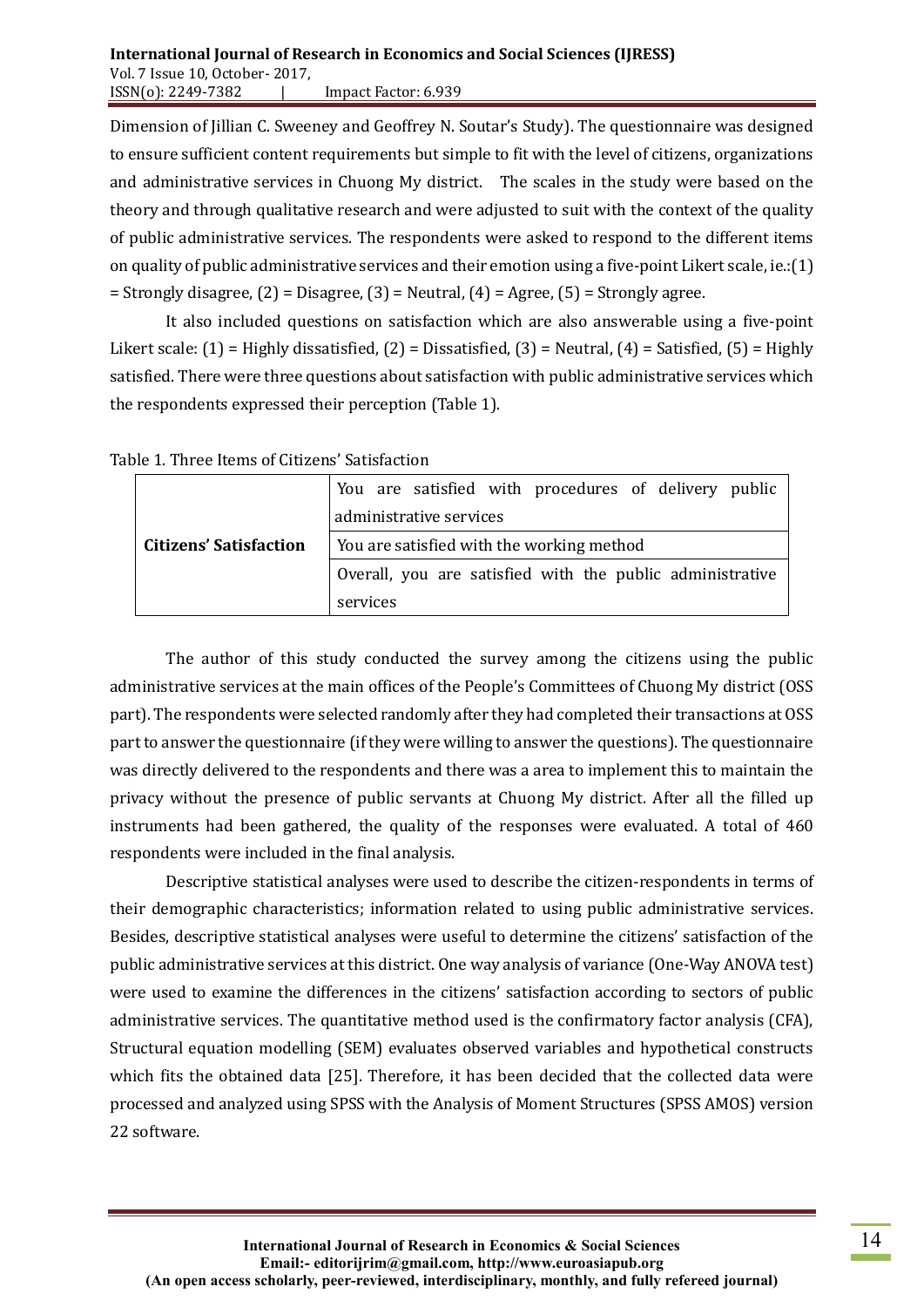ISSN(o): 2249-7382 | Impact Factor: 6.939

## **4. Data analysis**

# *4.1. Sample Characteristics*

The data in Table 2 describes the characteristics of the 460 public administrative services

users, specifically their gender, age, education and occupation.

| <b>Characteristics</b>            | <b>Number</b> | Percent |
|-----------------------------------|---------------|---------|
| Gender                            |               |         |
| Male                              | 258           | 56.1    |
| Female                            | 202           | 43.9    |
| Age                               |               |         |
| Under 30                          | 152           | 33.0    |
| 30-39                             | 164           | 35.7    |
| 40-49                             | 76            | 16.5    |
| 50-59                             | 44            | 9.6     |
| 60 and above                      | 24            | 5.2     |
| <b>Education</b>                  |               |         |
| High school and under             | 132           | 28.7    |
| Intermediate education & College  | 142           | 30.9    |
| and Post - Graduate<br>University | 186           | 40.4    |
| <b>Occupation</b>                 |               |         |
| Civil Servant, Official           | 98            | 21.3    |
| Business, Employee in enterprises | 148           | 32.2    |
| Freelance                         | 124           | 27.0    |
| Pensioner                         | 28            | 6.1     |
| Others                            | 62            | 13.5    |
| <b>Total</b>                      | 460           | 100.0   |

Sectors of public administrative services*.* Among the 460 public administrative services users at People's Committees of Chuong My district, most of them (47.8%) used the services of Certification of house ownership and land use rights. This is the area that people have the most demand. In fact, land is the most fluctuant and complicated area. The service of certification of house ownership and land use rights is the field related to citizens' immense value. This was followed by 17% of the respondents who used the public administrative services related to justice and 13.5% of respondents used the public administrative services related to economic activities. The public administrative services related to construction and urban issues and labor, invalids and society were both availed by 5.2% of the respondents. The rest (11.3%) of the respondents use public administrative services belonging to other sectors.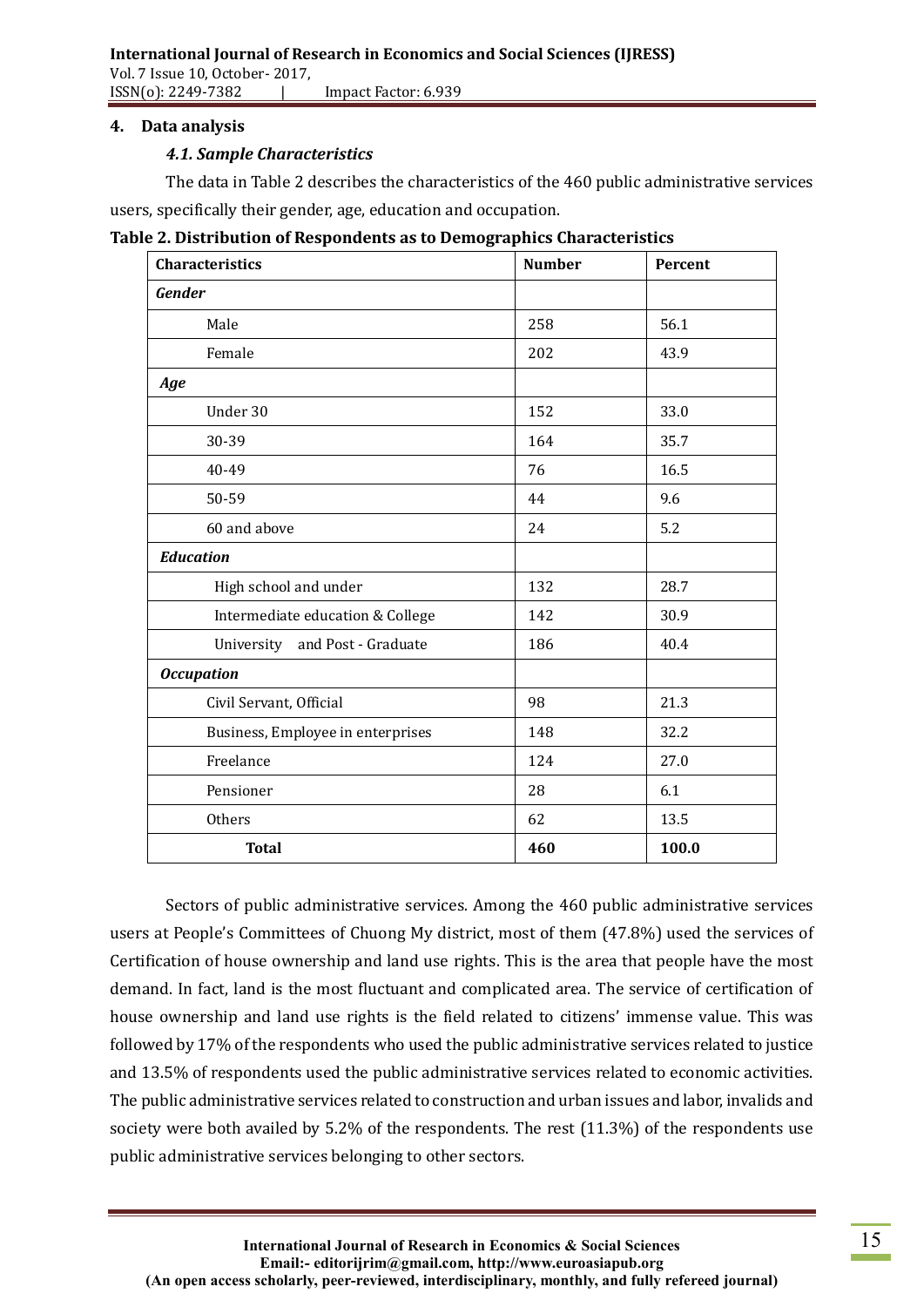| Sectors of public administrative services            | <b>Number</b> | <b>Percent</b> |
|------------------------------------------------------|---------------|----------------|
| Construction and urban issues                        | 24            | 5.2            |
| <i><u><b>Iustice</b></u></i>                         | 78            | 17.0           |
| Economic issues                                      | 62            | 13.5           |
| Labor, invalids and society                          | 24            | 5.2            |
| Certification of house ownership and land use rights | 220           | 47.8           |
| <b>Others</b>                                        | 52            | 11.3           |
| <b>Total</b>                                         | 460           | 100.0          |

| Table 3. Distribution of Respondents as to Sector of Public Administrative Services |  |  |
|-------------------------------------------------------------------------------------|--|--|
|                                                                                     |  |  |

# *4.2. Reliability Test of Scales*

Cronbach's Alpha coefficient was calculated to see how the items explain the research concepts. Cronbach's alpha coefficient is a statistical test to see whether items in a scale are intercorrelated. The acceptable level of Cronbach's Alpha ranges from 0.6 to 1 [7]. In each scale, corrected item - total correlation would show how one item is inter-correlated with all the other items. Therefore, the higher this value is, the closer the relationship between the item and others in the scale. According to Nunnally and Burnstein [17], if the corrected item - total correlation is lower than 0.3, the item should be removed from the scale.

Table 4. Results of Reliability Test of Scales

| <b>Factors</b>         | <b>Cronbach's Alpha</b> | <b>Number of Items</b> |
|------------------------|-------------------------|------------------------|
| Reliability            | 0.755                   | 4                      |
| Tangibility            | 0.880                   | 5                      |
| Responsiveness         | 0.839                   | 4                      |
| Assurance              | 0.872                   | 5                      |
| Empathy                | 0.869                   | 4                      |
| <b>Emotion Value</b>   | 0.899                   | 5                      |
| Citizens' Satisfaction | 0.917                   | 3                      |
| <b>Total</b>           |                         | 30                     |

Table 4 showed the Cronbach's Alpha coefficient of the scales. All scales have the Cronbach's Alpha coefficient which is greater than 0.6. The highest one is "Citizens' Satisfaction" with the coefficient of 0.917, and the lowest one is "Reliability" with the coefficient of 0.755. All 30 items have Corrected Item-Total Correlation greater than 0.3. So, all scales meet the reliable requirement for further analysis.

# *4.3. Factors Analysis*

*Confirmatory Factor Analysis.* Data Analysis presents the result of the confirmatory factor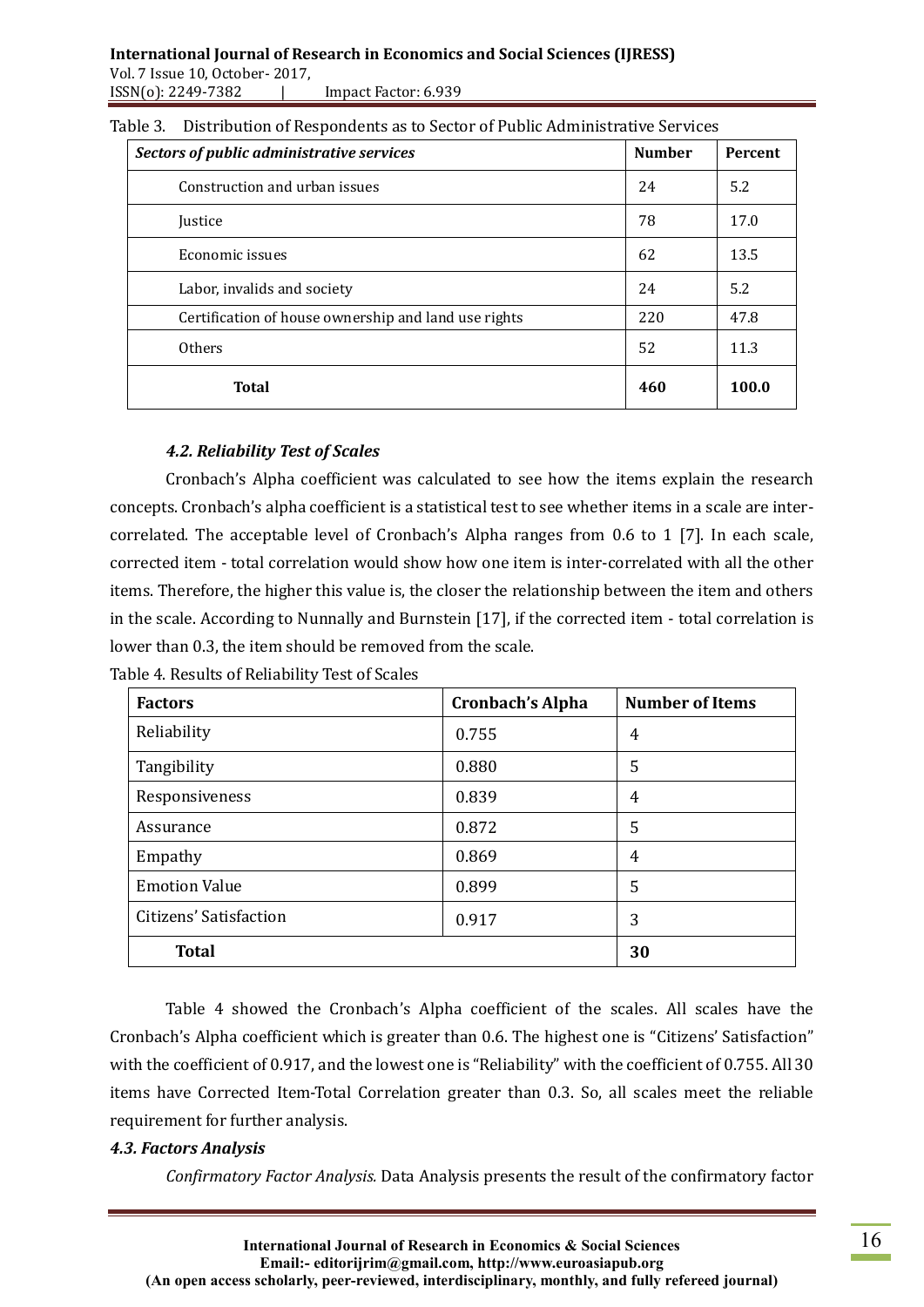analysis with a multiple-indicator measurement to assess unidimensionality. If model stituation is with number of observed varibles equivalent to 30 or more and number of observations equivalent to 50 or more, then the results must meet the condition that the root mean square error of approximation (RMSEA) is lower than 0.07 with the Comparative fit index (CFI) of 0.90 or higher; Chi-Square test has significant p-value (expected) [6]. RMSEA is quivalent to 0.08 or lower proves that the model fits with the data [16]. In this analysis, p-value reached significant, RMSEA of 0.068 (<0.08) and CFI of 0.916 (>0.9) is at a perfect level of fit Therefore, the CFA model is viewed to fit the data.

The result of Standardized Regression Weights of CFA shows that all items of seven variables had strong loading. All of them are greater than 0.5, ranging from 0.53 to 0.919. Thus, all the research concepts gain converging value.

*Structural Equation Modeling.* Specification of SEM is done and parameters are estimated. The model's overall fit with the data was evaluated using the common model goodness-of-fit measure estimated by the Analysis of Moment Structures. The findings indicated that the p-value is significant, Chi-square/df of 3.150 (<5) and RMSEA of 0.068 (<0.08) are good level of fit. All values of CFI, GFI, TLI satisfied the condition and stand out to indicate that the model fits the data well.

To consider the effects of factors on satisfaction, the author considered the results of estimation (Table 5). Three Regression Weights reached 0.05 significance (including Assurance, Empathy and Emotional Value with p-value equivalent to 0.005, 0.002 and 0.008). One Regression Weights reached 0.1 significance (Tangibility with p-value of 0.053). Two factors Reliability and Responsiveness do not influence the Citizens' Satisfaction (p-values did not reach 0.1 significance). These two factors were eliminated in the next analysis.

|             |      |            | Estimate | S.E.  | C.R.  | p-value |
|-------------|------|------------|----------|-------|-------|---------|
| <b>SATS</b> | <--- | <b>REL</b> | 0.115    | 0.085 | 1.35  | 0.177   |
| <b>SATS</b> | <--- | <b>TAN</b> | 0.105    | 0.054 | 1.933 | 0.053   |
| <b>SATS</b> | <--- | <b>RES</b> | 0.06     | 0.145 | 0.416 | 0.678   |
| <b>SATS</b> | <--- | ASS        | 0.504    | 0.178 | 2.829 | 0.005   |
| <b>SATS</b> | <--- | EMP        | 0.321    | 0.102 | 3.147 | 0.002   |
| <b>SATS</b> | <--- | VAF        | 0.072    | 0.027 | 2.641 | 0.008   |

**Table 5. The Results of Testing the Effect of Six Factors to Satisfaction**

The remaining factors which included Tangibility, Assurance, Empathy, Emotional Value and Satisfaction continue to be analyzed. The second result of SEM is shown where specification is done and parameters are estimated. The model's overall fit with the data was evaluated using common model goodness-of-fit measure estimated by AMOS. The findings indicated that the pvalue is significant, Chi-square/df of 3.580 (<5) and RMSEA of 0.075 (<0.08) are good level of fit.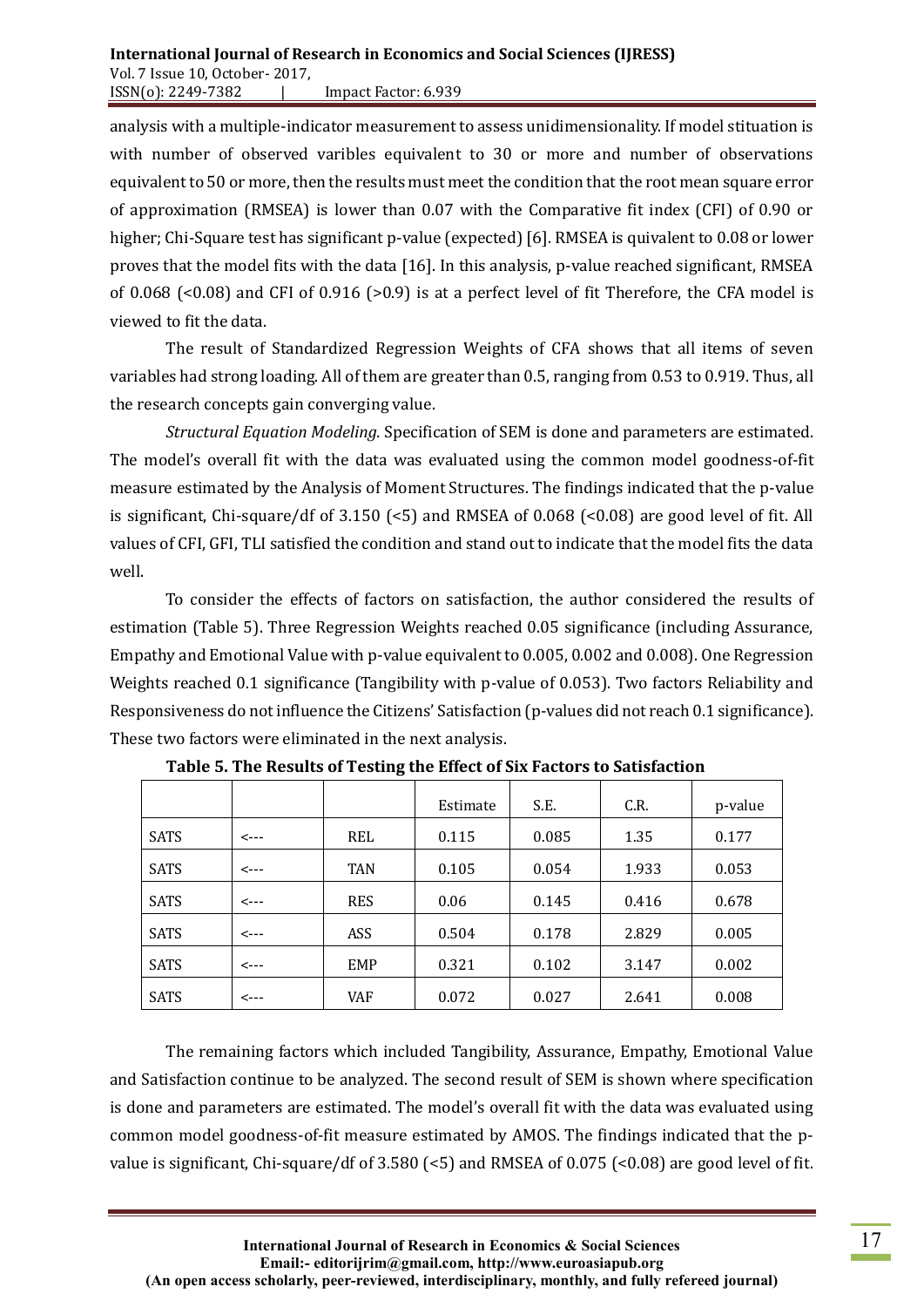All values of CFI, GFI, TLI satisfied the condition and stand out to indicate that the model fits the data well.



Chi-Square =

712.450; df=199; Chi-Square/df=3.580; p=0.000; CFI=.930; GFI=.880; TLI=.919; RMSEA=.075 **Figure 2. Result of SEM at the Second Analysis**

The researcher continues to consider the result of estimations (Table 6) in this situation. All four Regression Weights reached 0.05 significance. Therefore, this result states that all the four factors including Tangibility, Assurance, Empathy, Emotional Value have an influence on Citizens' Satisfaction.

|             |      |            | <b>Estimate</b> | S.E.  | C.R.  | p-value |
|-------------|------|------------|-----------------|-------|-------|---------|
| <b>SATS</b> | <--- | <b>TAN</b> | 0.111           | 0.052 | 2.129 | 0.033   |
| <b>SATS</b> | <--- | ASS        | 0.601           | 0.123 | 4.881 | 0.000   |
| <b>SATS</b> | <--- | EMP        | 0.358           | 0.102 | 3.489 | 0.000   |
| <b>SATS</b> | <--- | VAF        | 0.081           | 0.028 | 2.928 | 0.003   |

| Table 6. The Results of Testing the Effect of Four Factors to Satisfaction |  |  |  |
|----------------------------------------------------------------------------|--|--|--|
|                                                                            |  |  |  |
|                                                                            |  |  |  |

The final result of SEM pointed out the effect of factors on Citizens' Satisfaction. According to Standardized Regression Weights, Assurance had the greatest effect on the satisfaction with Standardized Regression Weight of 0.472. The factor Empathy had the second greatest influence on the satisfaction (Standardized Regression Weight of 0.338). Tangibility and Emotion Value had the least influence on the satisfaction (Standardized Regression Weights equivalent to 0.097 and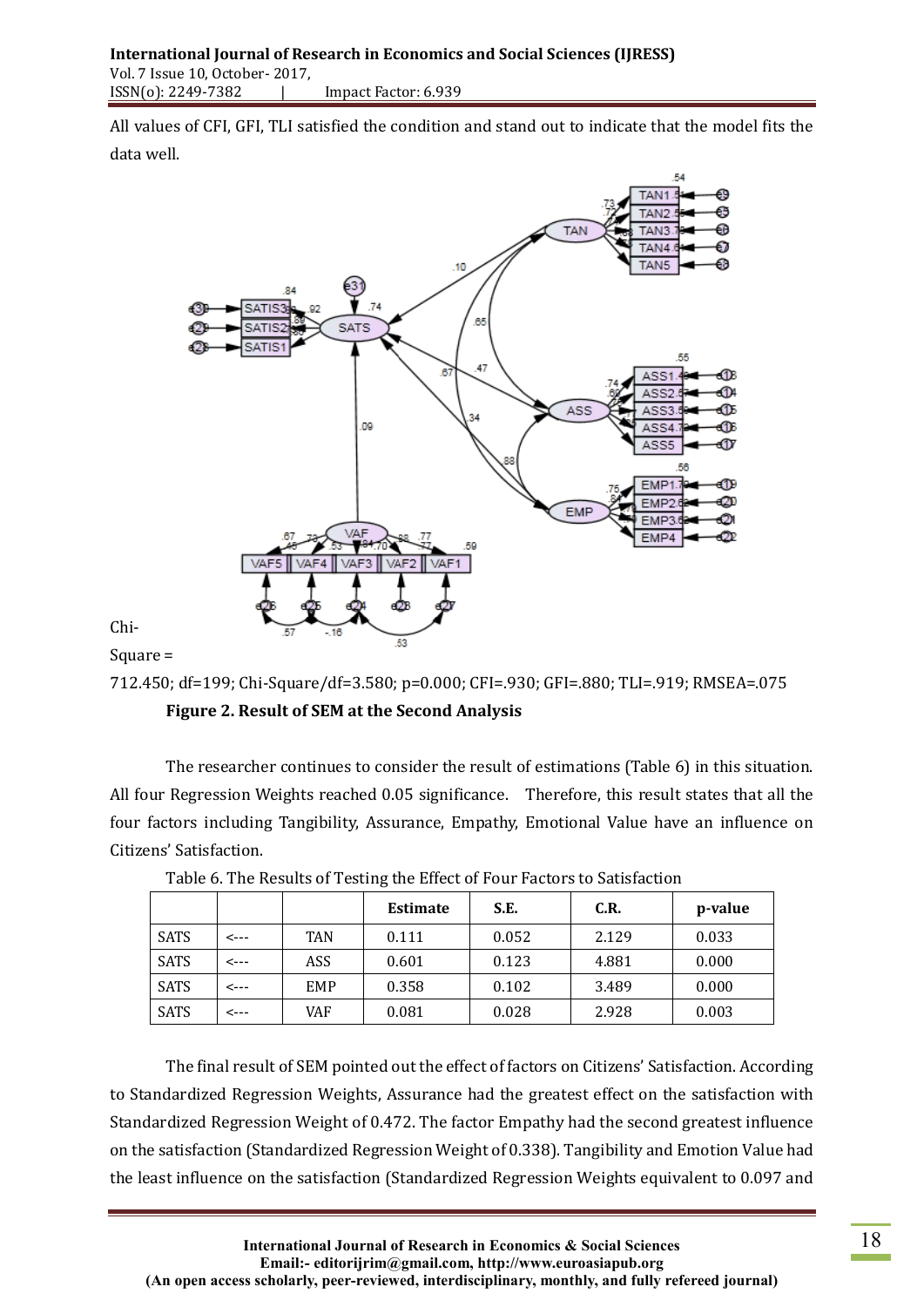0.091). With data of 460 respondents, the above results have shown that only four factors affect citizens' satisfaction with public administrative services at Chuong My district. The SEM of Citizens' Satisfaction of this study is reliable. The levels of effects of the factors are generalized in Figure 3.



# **Figure 3. Model of Factors Affecting Citizens' Satisfaction with Public Administrative Services**

# *4.4. Descriptive Statistics for Citizens' Satisfaction*

The results from the Table 7 show that people seem to be well satisfied with the public administrative services of People's Committee of Chuong My district (Mean = 3.59/High). Among the items, they were most satisfied with procedures of delivery of public administrative services (3.61/High). The mean score of item 2 (Satisfied with the working method of People's Committee of Chuong My district) had the lowest (3.58/High).

| Items                                                                           |     | Minimum | Maximum | Mean |
|---------------------------------------------------------------------------------|-----|---------|---------|------|
| <b>Citizens' Satisfaction</b>                                                   |     | 2.00    | 5.00    | 3.59 |
| 1. Satisfied with procedures of delivery public<br>administrative services      |     | 2       | 5       | 3.61 |
| 2. Satisfied with the working method                                            |     |         | 5       | 3.58 |
| public<br>3.<br>Satisfied<br>with<br>Overall,<br>the<br>administrative services | 460 |         | 5       | 3.59 |

Table 7. Descriptive Statistics for Different Items of Citizens' Satisfaction

# *4.5. ANOVA Test*

The difference in the scores of satisfaction by sectors of public administrative services is presented in Table 8. Among the sector groups, the mean score of group 1 (Construction and urban issues) and group 4 (Labor, invalids and society) had highest mean scores for the satisfaction (the same mean score of 3.7500). As predicted, the field of certification of house ownership and land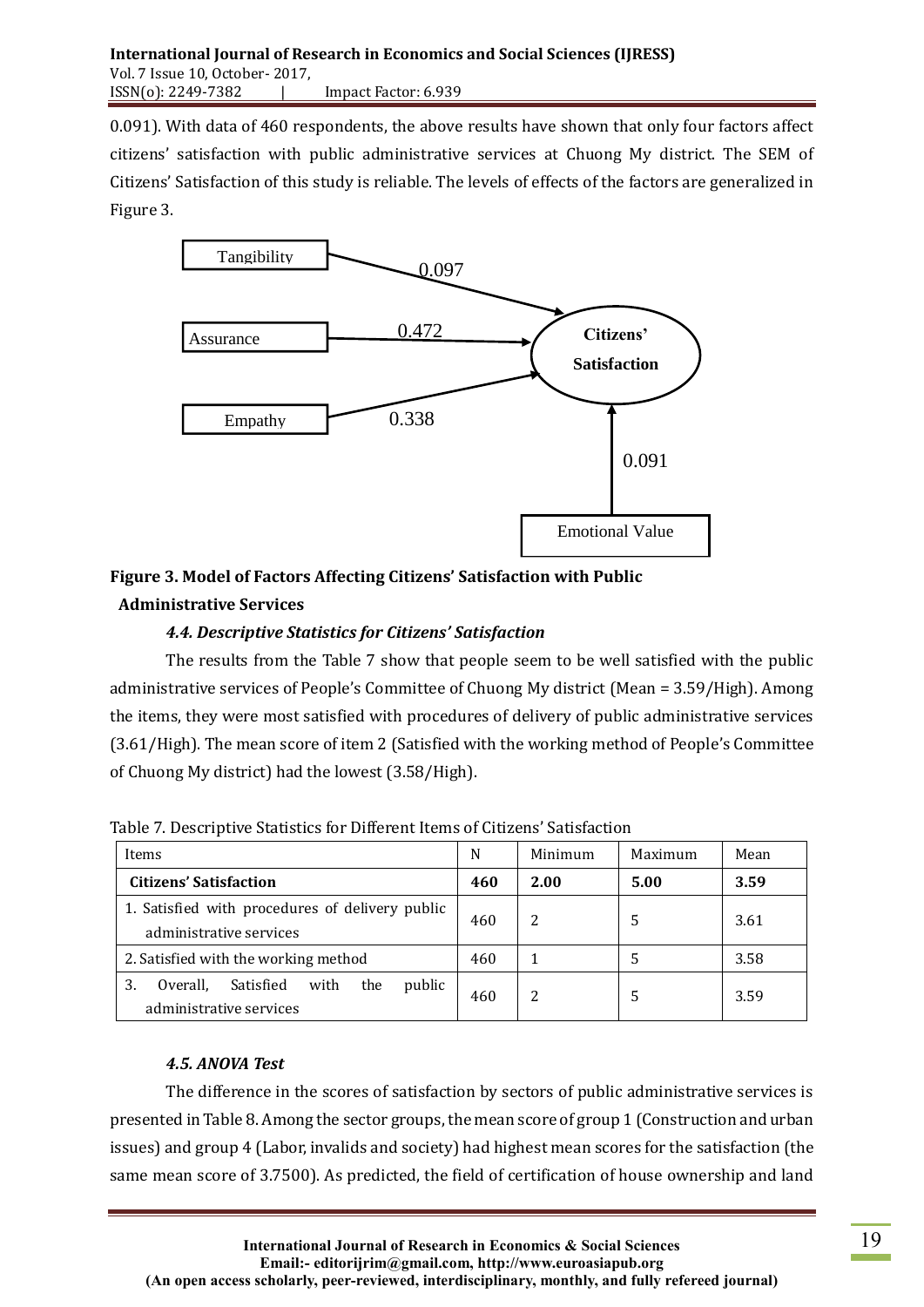use rights are the fields with the lowest mean score (3.5576).

The result of ANOVA analysis by sector of public administrative services for Citizens' Satisfaction showed that the significance value is 0.498. Based on the result of ANOVA, this Fvalue reached the 0.05 significance level, suggesting that citizens' satisfaction with the public administrative services among the six sectors of public administrative services is not significantly different from each other.

| <b>Sectors of Public Administrative Services</b>        | <b>Mean score</b> | <b>F/t Value</b> | Sig.  |
|---------------------------------------------------------|-------------------|------------------|-------|
| Construction and urban issues                           | 3.7500            | 0.875            | 0.498 |
| Justice                                                 | 3.5769            |                  |       |
| Economic issues                                         | 3.6935            |                  |       |
| Labor, invalids and society                             | 3.7500            |                  |       |
| Certification of house ownership and land use<br>rights | 3.5576            |                  |       |
| Others                                                  | 3.5128            |                  |       |

**Table 8. Mean Citizens' Satisfaction Scores by Sectors of Public Administrative Services**

### **5. Conclusion**

### *5.1. Results and Discussion*

Based on the theoretical approach of the research on service quality, emotional value, public administrative services and the previous studies of the citizen's satisfaction, the study has built Research Framework to do research on the influence of the citizens' satisfaction with the public administrative services at the People's Committee of Chuong My district. The results from the survey show that the resident-respondents were highly satisfied of the public administrative services of Chuong My district. Although Chuong My is a suburb district of Hanoi, the innovations in administrative activities in general and administrative procedure in particular have gained certain results. The delivery of public administrative services has had significant advancements with OSS and intercom OSS models. The citizens are pleased with the services delivery of the People's Committee of the District. However, Chuong My District still needs to exert some efforts to improve citizens' satisfaction because the mean score of Citizen's Satisfaction only lay in the beginning of Highly Satisfied level (3.41-4.20). To achieve a higher level of citizens' satisfaction, Chuong My district needs specific actions to continue innovating the procedure of delivery as well as the implementation to serve the demands of citizens for a better public administrative services.

It is a fact that the fields of public administrative services in the recent time have significant innovations in delivering the services to citizens. The clear requirements about documents, procedure of implementation as well as OSS mechanism have brought about more positive changes in providing public administrative services than before. The field of certification of house ownership and land use rights are the fields with the lowest mean score. This is the field that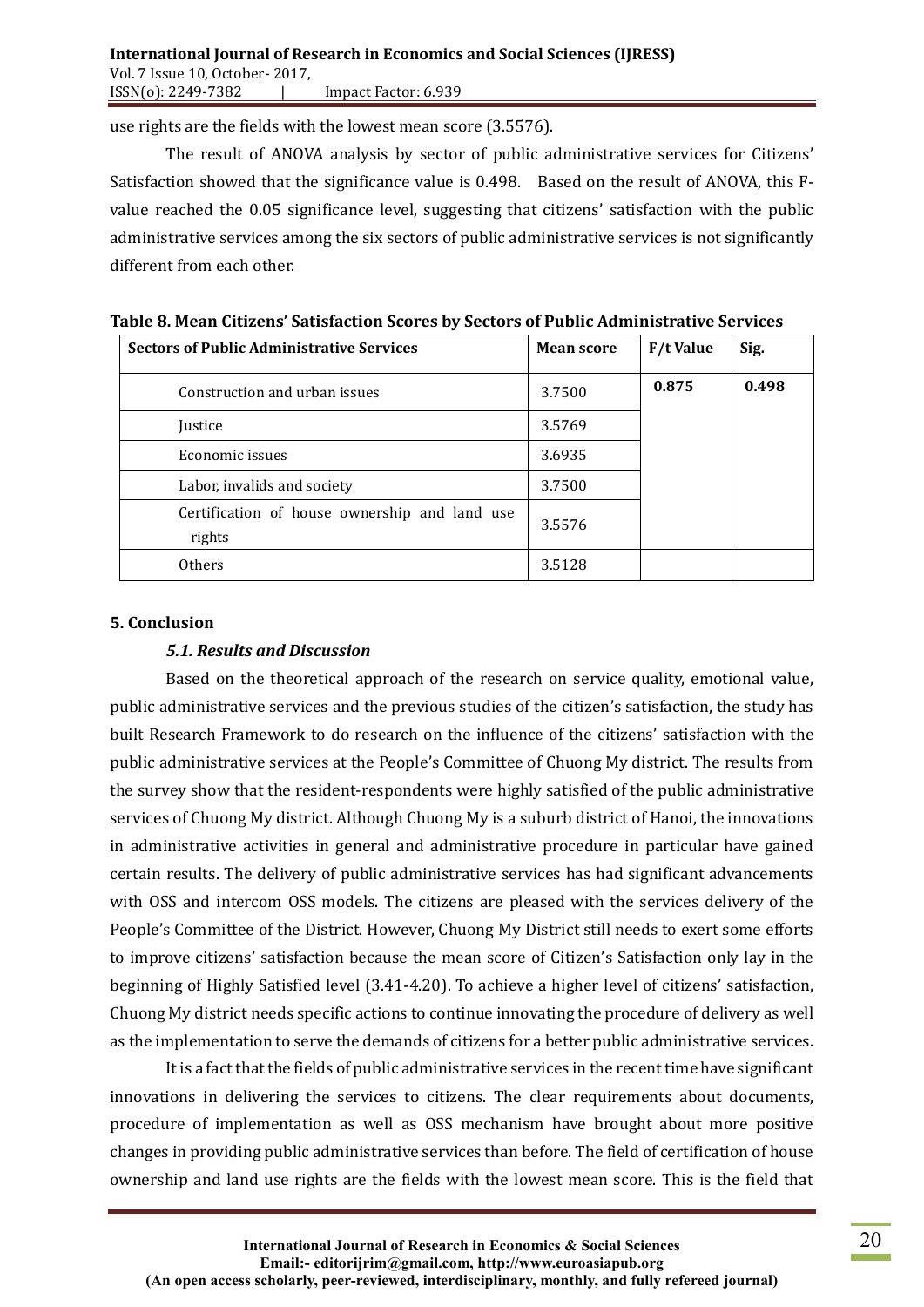### **International Journal of Research in Economics and Social Sciences (IJRESS)** Vol. 7 Issue 10, October- 2017, ISSN(o): 2249-7382 | Impact Factor: 6.939

citizens have to go for more times than others, the field that the solving time can be the longest. Especially, this is the most complicated field because it relates to the big property of citizens. However, with the data analysis, there were no significant differences in the satisfaction of respondents according to sectors of public administrative services. So the results of analysis have shown that the equality in the citizens' perception of satisfaction with public administrative services although they have the difference in complicacy.

From the study, it showed that Reliability and Responsiveness components of public administrative services did not affect the Citizens' Satisfaction; therefore, H1 and H3 were not supported. But Tangibility, Assurance, Empathy and Emotional Value were found to be significant determinants of satisfaction with Assurance as the major determinant followed by Empathy while Tangibility and Emotional Value as the least. The rest of hypotheses, H2, H4, H5 and H6, were supported.

The first doubt that the emotional value has an effect on the citizen's satisfaction has been confirmed. The result of this research is different from the previous studies when it shows that there are two dimensions of service quality (Reliability and Responsiveness) which did not have an influence on citizens' satisfaction. This result contradicts the previous studies in public administrative services of district lever by Vo Nguyen Khanh (2011) [32] and by Phan Thi Dinh (2013) [22]. The difference can be explained by the unique experiences of the different contexts in which the studies were conducted.

| <b>Hypotheses</b>                                                                    | <b>Results</b> |
|--------------------------------------------------------------------------------------|----------------|
| H1. There is a significant and positive relationship between Reliability and the     | Not Supported  |
| citizens' satisfaction                                                               |                |
| H2. There is a significant and positive relationship between Tangibility and the     | Supported      |
| citizens' satisfaction                                                               |                |
| H3. There is a significant and positive relationship between Responsiveness and the  | Not Supported  |
| citizens' satisfaction                                                               |                |
| H4. There is a significant and positive relationship between Assurance and the       | Supported      |
| citizens' satisfaction                                                               |                |
| H5. There is a significant and positive relationship between Empathy and the         | Supported      |
| citizens' satisfaction                                                               |                |
| H6. There is a significant and positive relationship between Emotional Value and the | Supported      |
| citizens' satisfaction                                                               |                |

## **Table 9. Results of testing hypotheses**

## *5.2. Research Implications*

The study showed how the citizens satisfy with public administrative services as well as explored the determinants of their satisfaction. The leaders of the People's Committee of Chuong My district need to identify appropriate solutions to improve the citizens' satisfaction with public administrative services. As presented above, Assurance is the factor having the greatest influence on satisfaction therefore; public administrative agencies appreciate the public servants' capacity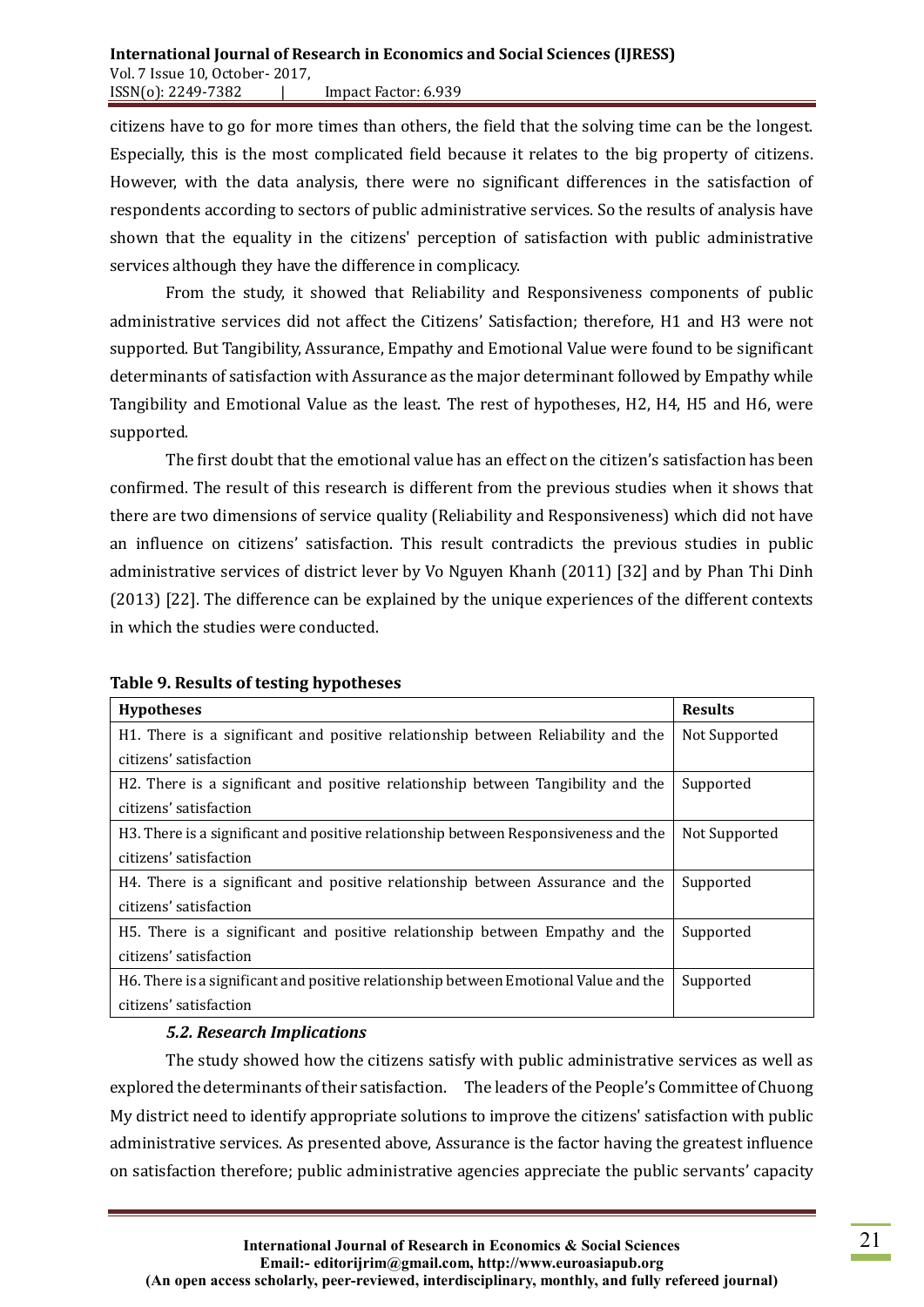#### **International Journal of Research in Economics and Social Sciences (IJRESS)** Vol. 7 Issue 10, October- 2017, ISSN(o): 2249-7382 | Impact Factor: 6.939

and the morals of public duty to enhance the assurance in delivering public administrative services. The Office of the OSS part has been rather highly evaluated with the feedback that the office is spacious, well lit and fully-equipped. It was also regarded by the residents as the major source of information for public administrative services. Tangibility is a factor which citizens evaluated at the highest level among the components of public administrative services quality. However, the office still need to be equipped more modernly; and the arrangement at OSS part should be more scientific to meet the higher demands in delivering services to citizens.

As a new idea of the relationship between citizens and the State administrative agencies, the citizens must be considered as customers in providing public administrative services. The relationship between citizens and the State administrative agencies is getting more and more intimate. Besides, the issue of the State administrative system innovation in general and the delivery of public administrative services in specific relates to the globalization and regionalization. The forms against norms, reducing the regulation require changes in the way of delivering services. Public administrative services must be provided flexibly and timely for citizens. Thus, the traditional administrative system with regulations and norms will be replaced by a developed administrative system which is adjustable to the fluctuations in social life. The reasonable requirements of citizens must be solved with the highest responsibility spirit by the public servants of the People's Committee of Chuong My district.

Dealing with the State administrative agencies is a regulatory requirement for citizens in using public administrative services. However, citizens need to be considered as customers of the State administrative agencies as mentioned above. Creating the positive emotion for citizens when they come to have deals will increase their satisfaction with public administrative services. In the scope of this research, creating positive emotions for citizens means increasing the willingness, expectation, pleasure, excitement and being respected when they come to deal at the People's Committee of the district.

### **References**

1. Anderson, E., Sullivan M.W. (1993), The antecedents and consequences of customer satisfaction for firms, Marketing Science, 12, 125-143.

2. Bachelet, D. (1995), Measuring Satisfaction; or the chain, the tree and the nest, In R. Brookes (Ed.), Customer Satisfaction Research. Amsterdam: ESOMAR.

3. Callahan, R. F., & Gilbert, G. R. (2005), End-user satisfaction and design features of public agencies. The American Review of Public Administration, 35(1): 57-73.

4. Cronin, J.J.Jr., Taylor S.A (1992), Measuring service quality: A reexamination and extension, Journal of Marketing, 56, pp. 55-68.

5. Gronroos, C. (1997), Value-Driven Relational Marketing: From Products to Resources and Competencies, Journal of Marketing Management, 13(5): 407-419.

6. Hair, J. F., Black, W. C., Babin, B. J., Anderson, R. E. & Tatham, R. L. (2006), Multivariate Data Analysis (6th edition), New Jersey: Prentice- Hall International,Inc.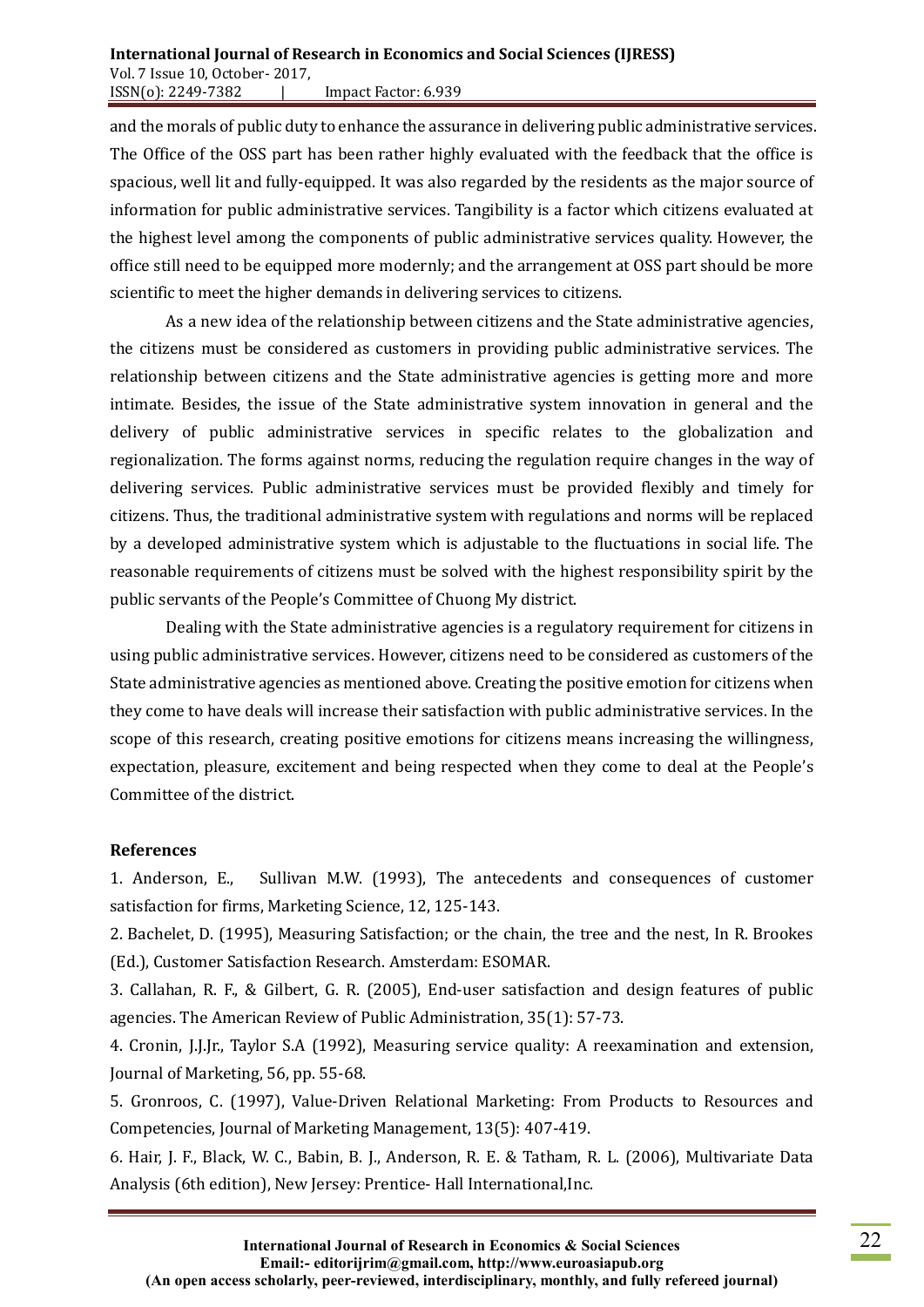7. Hoang Trong & Chu Nguyen Mong Ngoc (2008), Data analysis with SPSS, Ho Chi Minh City: Hong Duc Publishing House, No 1 & 2.

8. Hoang Van Hao (2017), Citizens' satisfaction with public administrative services at the Ward People's Committees of Tay Ho district, Dissertation at Central Philippine University, Iloilo City, Philippines.

9. Holbrook, M.B. (1996), Customer value - A framework for analysis and research, Advances in Consumer Research, 23(1): 138–142.

10. Holbrook, M.B. and E.C. Hirschman (1982), The experiential aspects of consumption: Consumer fantasies, feelings, and fun, Journal of Consumer Research, 9(2): 132-140.

11. James, O. (2009). Evaluating the expectations disconfirmation and expectations anchoring approaches to citizen satisfaction with local public services, Journal of Public Administration Research and Theory, 19: 107-123.

12. Jianchuan Zhang (2013), Towards a Citizen-Centered E-Government: Exploring Citiens' Satisfaction with E-Government in China, Dissertation at Northern Illinois University.

13. Le Chi Mai (2006), Public administrative service, Political Theory Publishing House.

14. Ministry of Home Affairs (2012), Decision No. 1383/2012/QD-BNV dated December 28th 2012 approving the Theme "Building the method of measuring the satisfaction of citizens and organizations with the service of public administrative agencies".

15. Morgeson, F. V. (2011), Comparing determinants of website satisfaction and loyalty across the e-government and e-business domains, Electronic Government, an International Journal, 8(2/3): 164-184.

16. Nguyen Dinh Tho & Nguyen Thi Mai Trang (2008), Marketing Science Research - Application SEM, Vietnam National University, Ho Chi Minh City Publishing House.

17. Nunnally, J.C.,& Bernstein, I.H. (1994), Psychometric theory (3rd edition), New York: McGraw-Hill, Journal of Psychoeducational Assessment.

18. Oliver, R. L. (1997), Satisfaction: A behavioral perspective on the consumer, New York: Irwin McGraw-Hill.

19. Parasuraman, A., Zeithaml, V. A., & Berry, L. L. (1985), A conceptual model of service quality and its implications for future research, Journal of Marketing, 49:41-50.

20. Parasuraman, A., Zeithaml, V. A., & Berry, L. L. (1988), SERVQUAL: A multiple-item scale for measuring consumer perceptions of service quality, Journal of Retailing, 64 (1):12-40.

21. People's Committee of Hanoi City (2016), Decision No. 07/2016/QD-UBND dated March 08th 2016 promulgating Regulation to emplement OSS and Inter-agency OSS mechanism at public administration agencies of Hanoi City.

22. Phan Thi Dinh (2013), Research people's satisfaction with the public administrative services at the People's Committee of Ngu Hanh Son district, Thesis at Da Nang University.

23. Roch, C H., & Poister, T. H. (2006), Citizens, accountability, and service satisfaction: The influence of expectations, Urban Affairs Review, 41(3), 292-308.

24. Sanchez, R. and Iniesta, M.A. (2007), The concept of perceived value: a systematic review of the